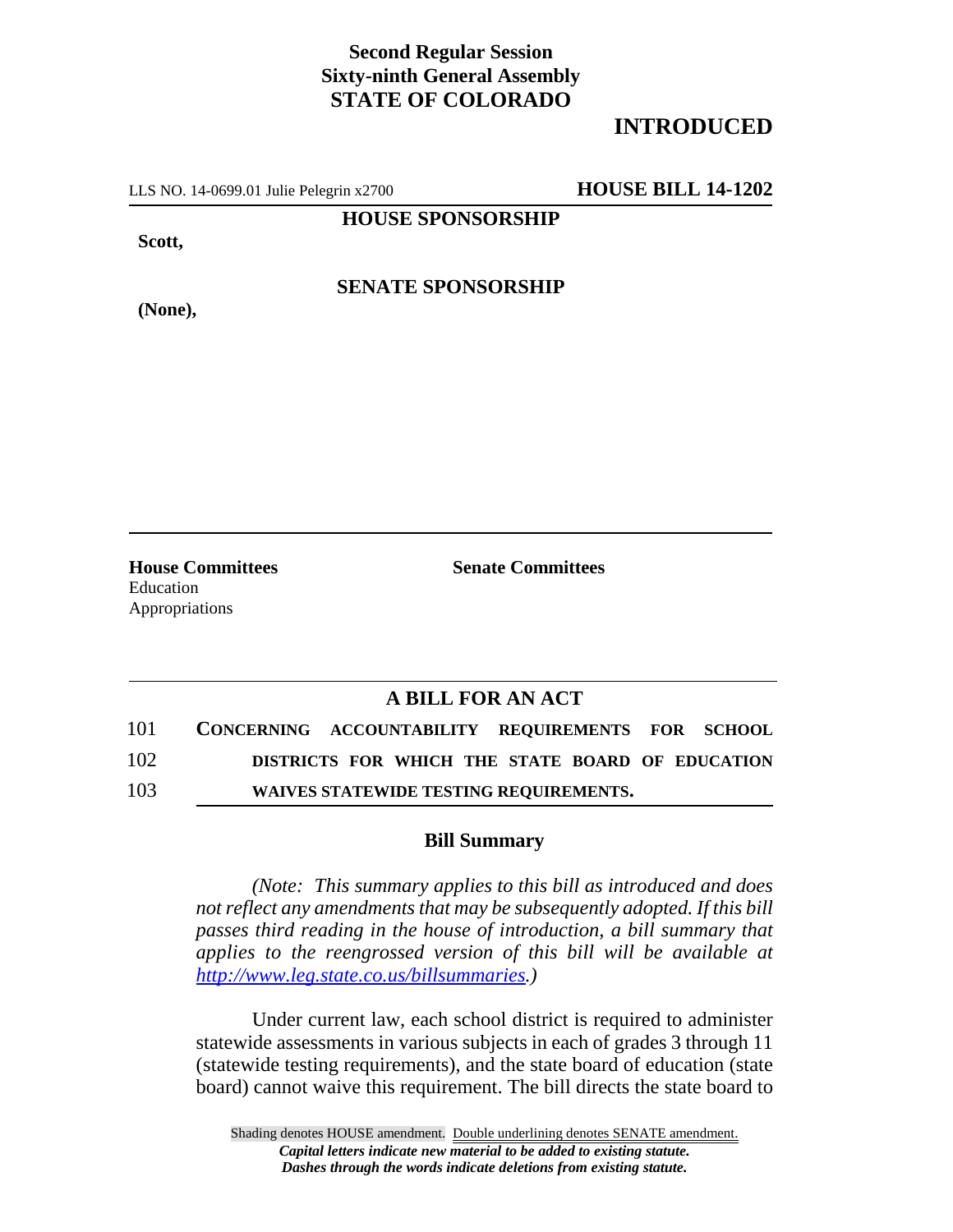waive most of the statewide testing requirements for a school district that submits a school district assessment plan that meets specified requirements. A school district that receives a waiver must publish its assessment results on the school district web site and submit the results to the department of education (department) for publishing on the department web site that reports the academic performance of all school districts and public schools. If a school district that receives a waiver fails to meet statewide targets for academic performance for 3 consecutive school years, the state board must modify the school district's waiver to require the school district to administer the statewide assessments in the subjects in which it failed to meet the statewide targets; except that a single student cannot be required to take more than one statewide assessment in a school year. The parent of a student who is enrolled in a school district that receives a waiver may excuse his or her child from participating in any standardized assessments, including a statewide assessment. The department cannot penalize a school district, and a school district cannot penalize the student or the student's teacher, if a parent excuses his or her child from testing.

1 *Be it enacted by the General Assembly of the State of Colorado:*

2 **SECTION 1.** In Colorado Revised Statutes, **add** 22-7-409.1 as

3 follows:

#### 4 **22-7-409.1. Assessments - waiver - school district assessments**

**plan.** (1) USING THE PROCEDURES SPECIFIED IN SECTION 22-2-117, A SCHOOL DISTRICT MAY APPLY TO THE BOARD FOR A WAIVER OF THE STATEWIDE ASSESSMENT REQUIREMENTS SPECIFIED IN SECTION 22-7-409; EXCEPT THAT THE BOARD SHALL NOT WAIVE THE REQUIREMENTS TO ADMINISTER THE FOLLOWING ASSESSMENTS:

 (a) THE THIRD-, EIGHTH-, AND TENTH-GRADE ADMINISTRATIONS OF THE STATEWIDE ASSESSMENTS IN ENGLISH LANGUAGE ARTS DEVELOPED BY THE CONSORTIA OF STATES KNOWN AS THE PARTNERSHIP FOR ASSESSMENT OF READINESS FOR COLLEGE AND CAREERS, IF THE BOARD ADOPTS THE ASSESSMENTS;

15 (b) THE THIRD- AND EIGHTH-GRADE ADMINISTRATION OF THE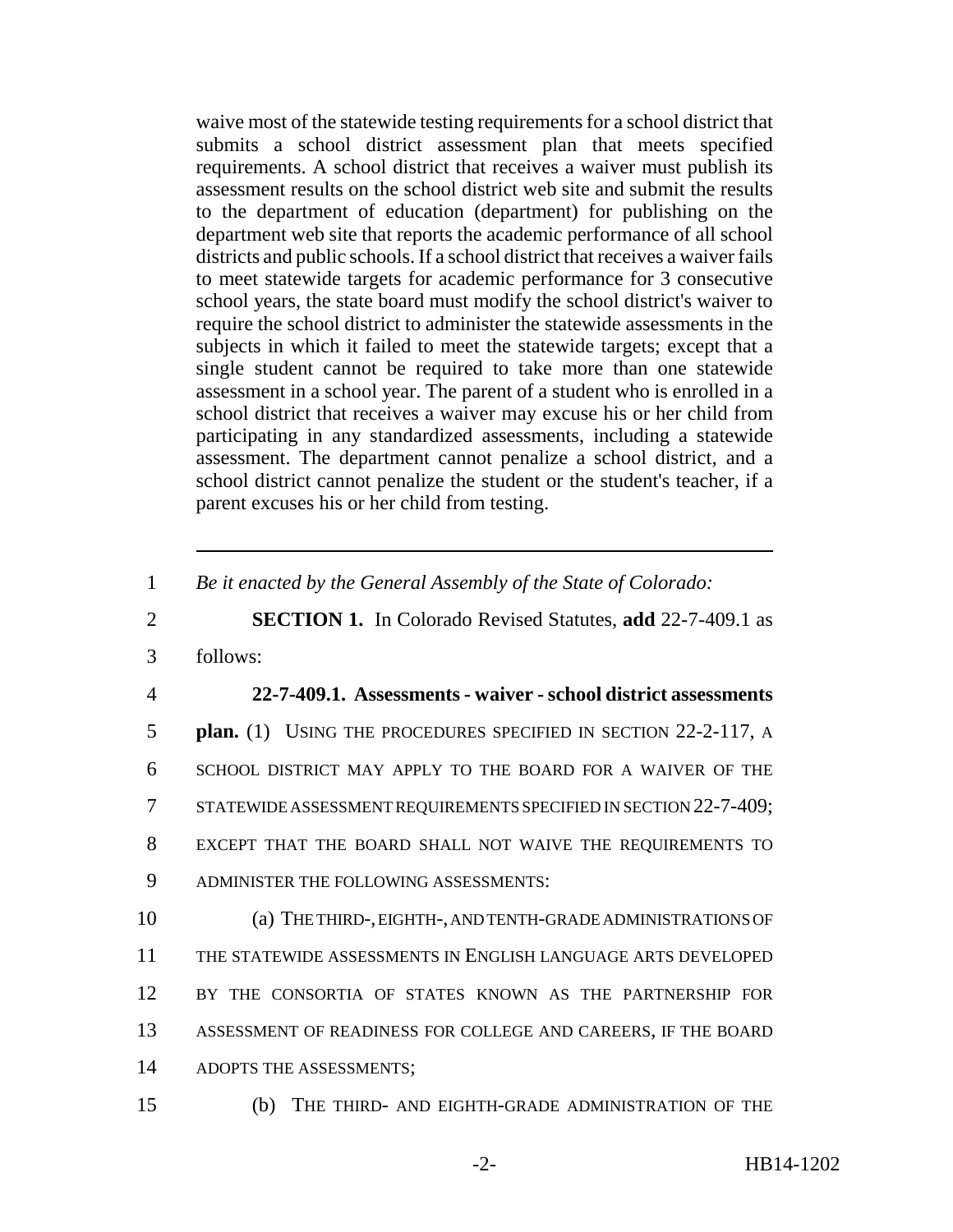STATEWIDE ASSESSMENTS IN MATHEMATICS AND THE STATEWIDE ASSESSMENT OF ALGEBRA II OR MATH III, DEVELOPED BY THE CONSORTIA OF STATES KNOWN AS THE PARTNERSHIP FOR ASSESSMENT FOR READINESS 4 FOR COLLEGE AND CAREERS, IF THE BOARD ADOPTS THE ASSESSMENTS; AND

 (c) THE ELEVENTH-GRADE ADMINISTRATION OF THE CURRICULUM-BASED, ACHIEVEMENT, COLLEGE ENTRANCE EXAMINATION REQUIRED IN SECTION 22-7-409 (1.5).

 (2) A SCHOOL DISTRICT THAT APPLIES FOR A WAIVER PURSUANT TO THIS SECTION MUST SUBMIT AN ASSESSMENT PLAN THAT APPLIES TO ALL STUDENTS ENROLLED IN THE SCHOOL DISTRICT AND INCLUDES LOCALLY DEVELOPED OR PURCHASED, HIGH-QUALITY ASSESSMENTS THAT ALIGN WITH THE ACADEMIC CONTENT STANDARDS ADOPTED BY THE SCHOOL DISTRICT. THE BOARD SHALL GRANT THE REQUEST FOR A WAIVER IF THE SCHOOL DISTRICT'S ASSESSMENT PLAN MEETS THE FOLLOWING REQUIREMENTS:

 (a) THE PLAN INCLUDES AND ASSESSES ALL OF THE SCHOOL DISTRICT'S ACADEMIC CONTENT STANDARDS ADOPTED PURSUANT TO SECTION 22-7-1013, WHICH STANDARDS MEET OR EXCEED THE STATE ACADEMIC CONTENT STANDARDS;

 (b) THE PLAN REQUIRES ADMINISTRATION OF ASSESSMENTS THAT REPLICATE AUTHENTIC, REAL-WORLD CONTEXTS THAT ARE RELEVANT TO STUDENTS AT EACH GRADE LEVEL, INCLUDES RIGOROUS SCORING CRITERIA, IS FAIR AND UNBIASED, AND PROVIDES OPPORTUNITIES FOR LEARNING;

 (c) THE PLAN REQUIRES DIRECT EVIDENCE OF STUDENT PERFORMANCE THAT MEASURES RIGOROUS CONCEPTUAL MASTERY AND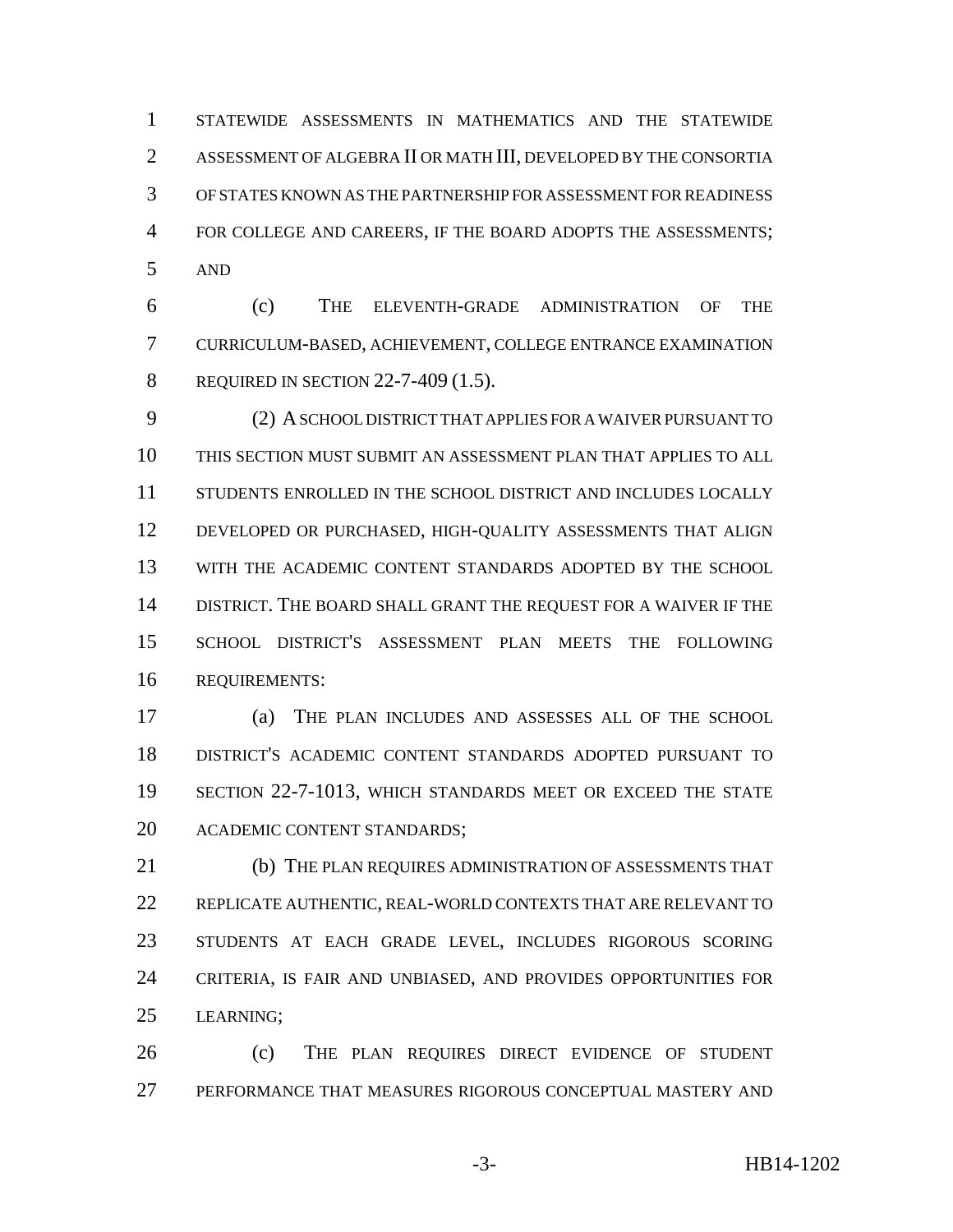HIGHER-ORDER THINKING; AND

2 (d) THE PLAN REQUIRES SCHOOL DISTRICT PERSONNEL TO PROVIDE QUALITY, DESCRIPTIVE FEEDBACK TO STUDENTS AND PARENTS THROUGHOUT THE ASSESSMENT PROCESS TO ENABLE PARENTS AND STUDENTS TO TRACK STUDENTS' PROGRESS IN OVERALL LEARNING AND MASTERY OF THE SCHOOL DISTRICT'S ACADEMIC CONTENT STANDARDS.

 (3) A SCHOOL DISTRICT THAT RECEIVES A WAIVER PURSUANT TO THIS SECTION MUST PUBLISH ON THE SCHOOL DISTRICT WEB SITE AGGREGATED DISTRICT ASSESSMENT RESULTS AND ASSESSMENT RESULTS DISAGGREGATED BY SCHOOL AND BY STUDENT GROUP, AS DEFINED IN 11 SECTION 22-11-103 (34); EXCEPT THAT THE SCHOOL DISTRICT SHALL NOT PUBLICIZE RESULTS FOR A STUDENT GROUP OF FEWER THAN TWENTY STUDENTS. THE SCHOOL DISTRICT SHALL REPORT THE AGGREGATED AND DISAGGREGATED ASSESSMENT RESULTS TO THE DEPARTMENT IN A FORMAT THAT THE DEPARTMENT CAN POST TO THE DATA PORTAL MAINTAINED PURSUANT TO SECTION 22-11-502.

 (4) IF THE RESULTS ON STATEWIDE AND LOCAL ASSESSMENTS FOR A SCHOOL DISTRICT THAT RECEIVES A WAIVER PURSUANT TO THIS SECTION DEMONSTRATE THREE CONSECUTIVE SCHOOL YEARS OF INADEQUATE STUDENT ACADEMIC PERFORMANCE AS DETERMINED BY THE SCHOOL DISTRICT'S LEVEL OF ACHIEVEMENT OF THE STATE AND LOCAL TARGETS FOR PERFORMANCE ON THE ASSESSMENTS, THE BOARD SHALL MODIFY THE SCHOOL DISTRICT'S WAIVER TO REQUIRE THE SCHOOL DISTRICT TO ADMINISTER THE STATEWIDE ASSESSMENTS AS PROVIDED IN SECTION 25 22-7-409 IN THOSE SUBJECTS IN WHICH THE SCHOOL DISTRICT HAS FAILED TO MEET THE TARGETS; EXCEPT THAT THE BOARD SHALL NOT REQUIRE THE SCHOOL DISTRICT TO ADMINISTER MORE THAN ONE STATEWIDE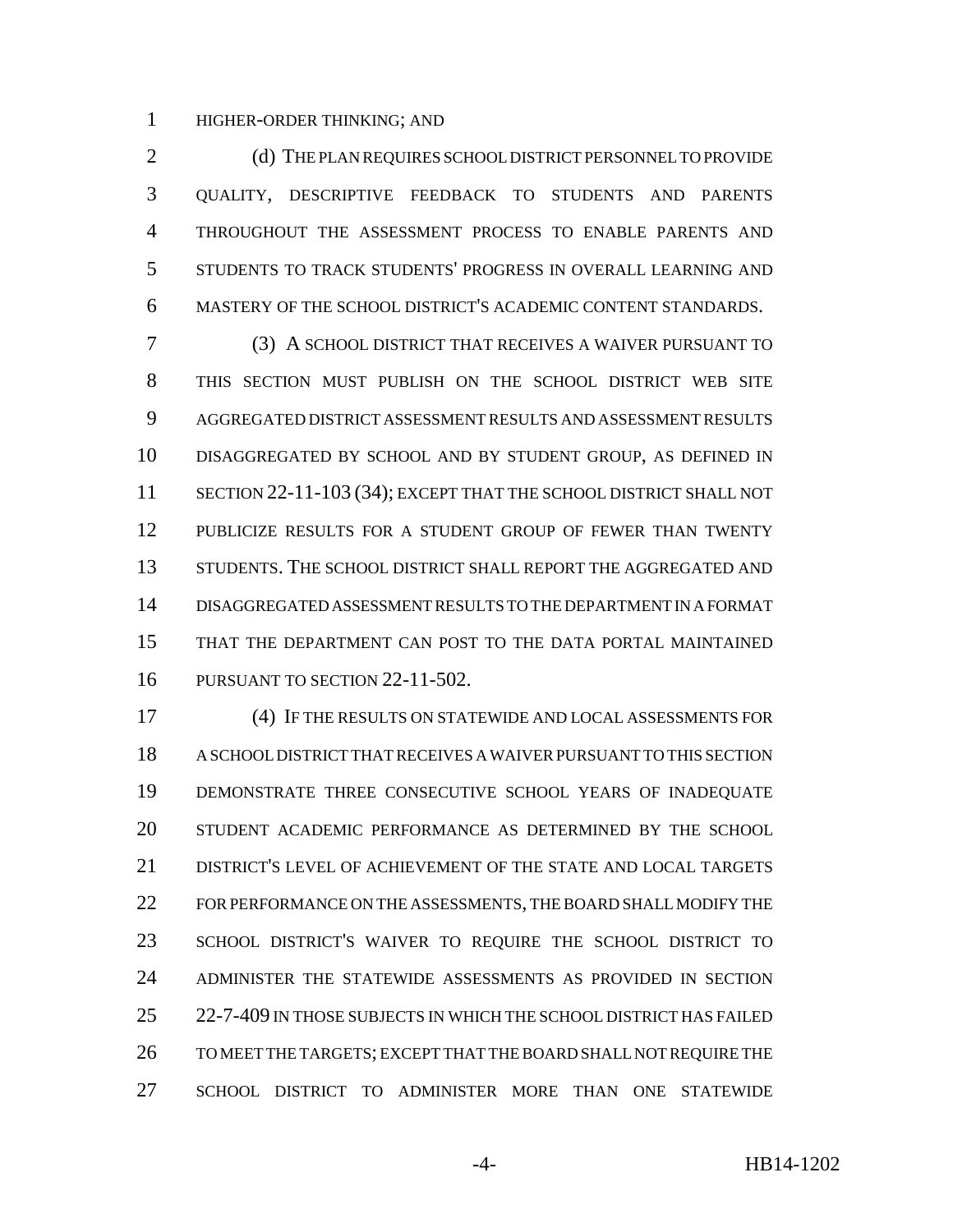ASSESSMENT PER SCHOOL YEAR TO EACH STUDENT.

 (5) NOTWITHSTANDING ANY PROVISION OF LAW OR STATE BOARD RULE TO THE CONTRARY, THE PARENT OF A STUDENT WHO IS ENROLLED IN A SCHOOL DISTRICT THAT IS OPERATING UNDER A WAIVER OR MODIFIED WAIVER RECEIVED PURSUANT TO THIS SECTION MAY EXCUSE HIS OR HER CHILD FROM PARTICIPATING IN A STANDARDIZED ASSESSMENT, INCLUDING A STATEWIDE ASSESSMENT, ADMINISTERED BY THE SCHOOL DISTRICT BY SUBMITTING A WRITTEN REQUEST TO THE SCHOOL THAT THE CHILD ATTENDS. THE DEPARTMENT SHALL NOT PENALIZE THE SCHOOL OR THE SCHOOL DISTRICT THROUGH THE PERFORMANCE REVIEW AND ACCREDITATION PROCESS BASED ON A PARENT'S CHOICE TO EXCUSE HIS OR HER CHILD FROM PARTICIPATING IN A STANDARDIZED ASSESSMENT. THE SCHOOL DISTRICT SHALL NOT PENALIZE A STUDENT OR A STUDENT'S TEACHER, THROUGH THE EDUCATOR EVALUATION PROCESS, BASED ON A PARENT'S CHOICE TO EXCUSE HIS OR HER CHILD FROM PARTICIPATING IN A STANDARDIZED ASSESSMENT.

 **SECTION 2.** In Colorado Revised Statutes, 22-2-117, **amend**  $18 \quad (1.5)$  as follows:

 **22-2-117. Additional power - state board - waiver of requirements - rules.** (1.5) Notwithstanding any provision of this section or any other provision of law:

 (a) The state board shall not waive requirements contained in 23 article 11 of this title or sections 22-7-409, SECTIONS 22-32-105, 22-32-109 (1) (bb) (I) and (2), 22-32-109.1 (2) (a), 22-32-146, and 22-33-104 (4);

 (b) THE STATE BOARD MAY WAIVE THE REQUIREMENTS CONTAINED 27 IN SECTION 22-7-409 ONLY AS PROVIDED IN SECTION 22-7-409.1.